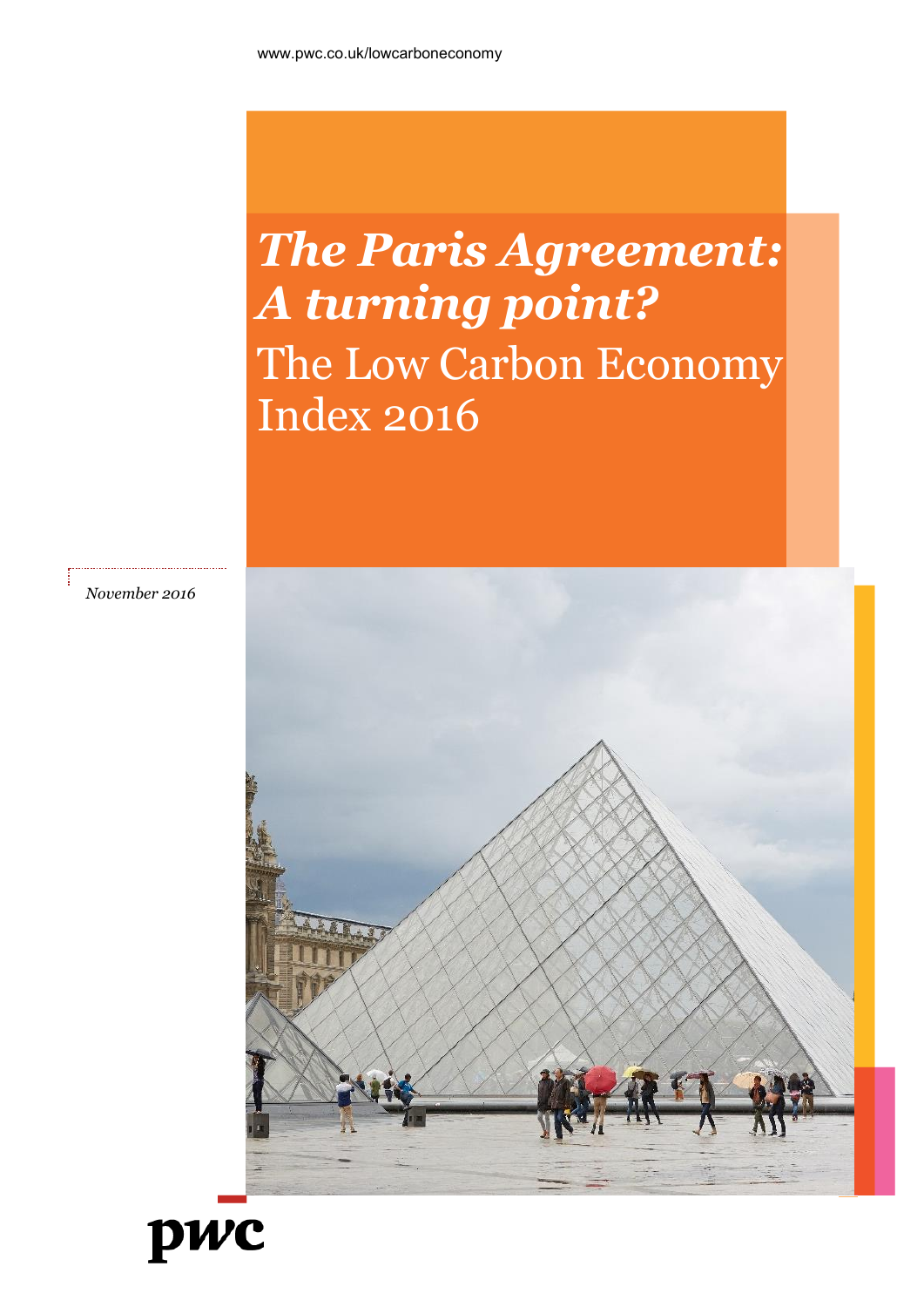# *Contents*

Г

| The Paris Agreement: A turning point?                         |  |  |
|---------------------------------------------------------------|--|--|
| <b>The Index</b>                                              |  |  |
| Has coal consumption peaked in China?                         |  |  |
| The UK maintains position as climate leader                   |  |  |
| Responding to climate risks is a strategic, business priority |  |  |
| <b>Methodology</b>                                            |  |  |
| Contacts                                                      |  |  |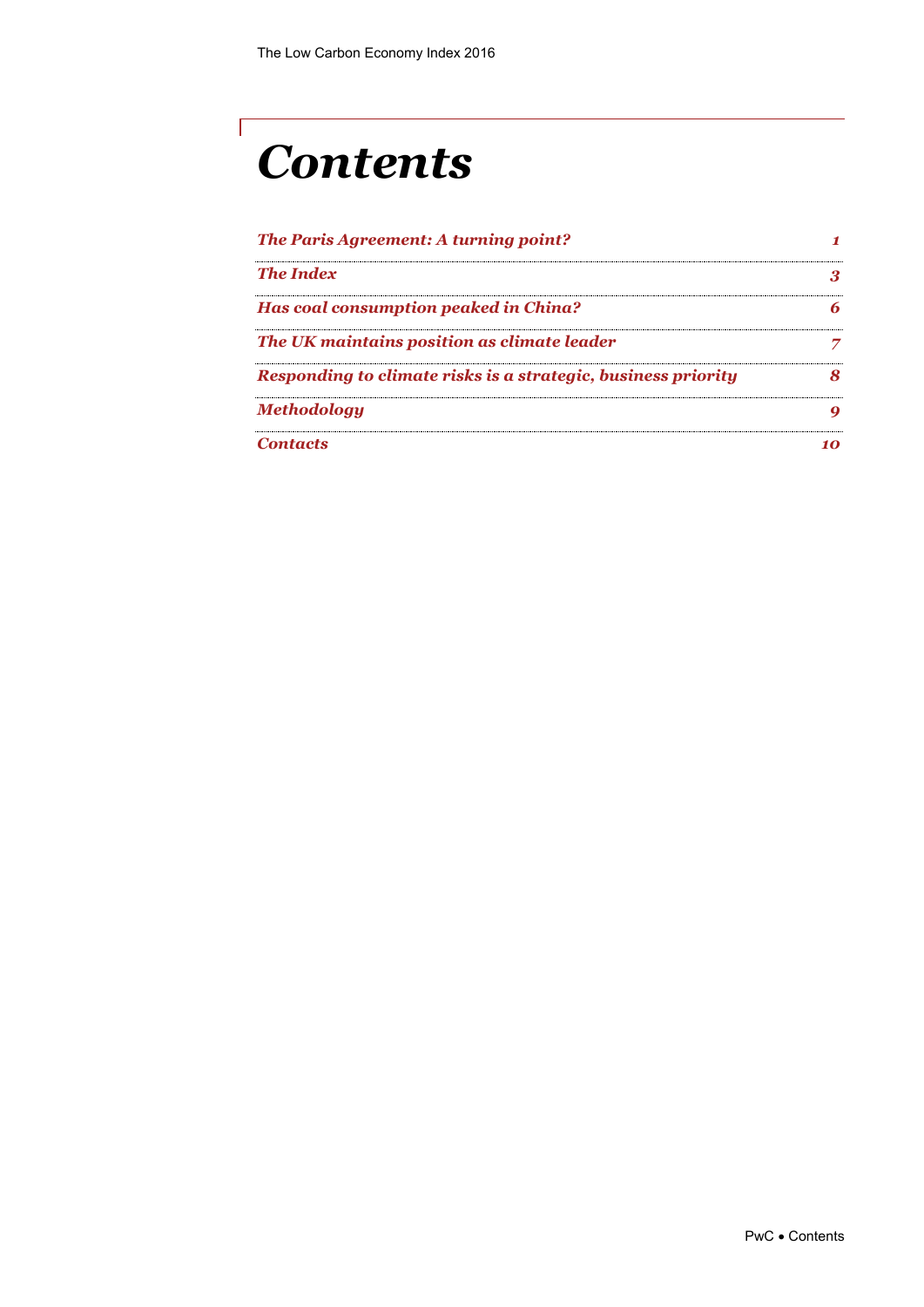## <span id="page-2-0"></span>*The Paris Agreement: A turning point?*

In Paris last year, governments agreed to limit warming to well below two degrees. Did this signal a turning point? Are countries matching the decarbonisation pledges they made at the climate summit?

The results are positive. In 2015 the world economy decarbonised at a record 2.8%. But this still falls far short of the rapid reductions needed to achieve the two degrees goal.

As a result of this decarbonisation gap, companies face both climate impacts risks and low carbon transition risks – Their investors are increasingly demanding to know the implications and calling for better disclosure. The G20 FSB Task Force on Climate-related Financial Disclosure is expected to issue guidelines on how they should do this.

### *Pathway to two degrees*

This year marks a step change in the decarbonisation of the global economy. For the last 15 years the global decarbonisation rate has averaged only 1.3% a year. In

the lead up to the Paris Agreement in December 2015, carbon intensity fell by a record-breaking 2.8% (up from 2.7% in 2014). Some major emerging economies, including China, showed sharp reductions in carbon intensity last year. In addition several countries saw sharp falls in coal consumption. These may be the first signs of the uncoupling of emissions from economic growth.

Global emissions were flat in 2015 while GDP grew by a respectable 3.1%. Coal consumption fell by 1.8%, with a switch to lower carbon gas (+1.7%) as well as oil (+1.9%). Wind and solar energy output grew at 17.4% and 32.6% last year, but are still tiny fractions of the whole energy system.

Governments have proposed a range of emissions targets with different baselines and target years. To gauge performance, PwC's Low Carbon Economy Index calculates the implied carbon intensity pathways and assesses their ambition on a comparable basis.

#### **Figure 1:**

#### **Low Carbon Economy Index 2016: Transition pathways**



*Sources: BP, Energy Information Agency, World Bank, IMF, UNFCCC, National Government Agencies, PwC data and analysis. Notes: GDP is measured on a purchasing power parity (PPP) basis. The INDC pathway is an estimate of the decarbonisation rate needed to achieve the targets released by G20 countries. INDCs only cover the period to 2030, we extrapolate the trend in decarbonisation needed to meet the targets to 2100 for comparison.*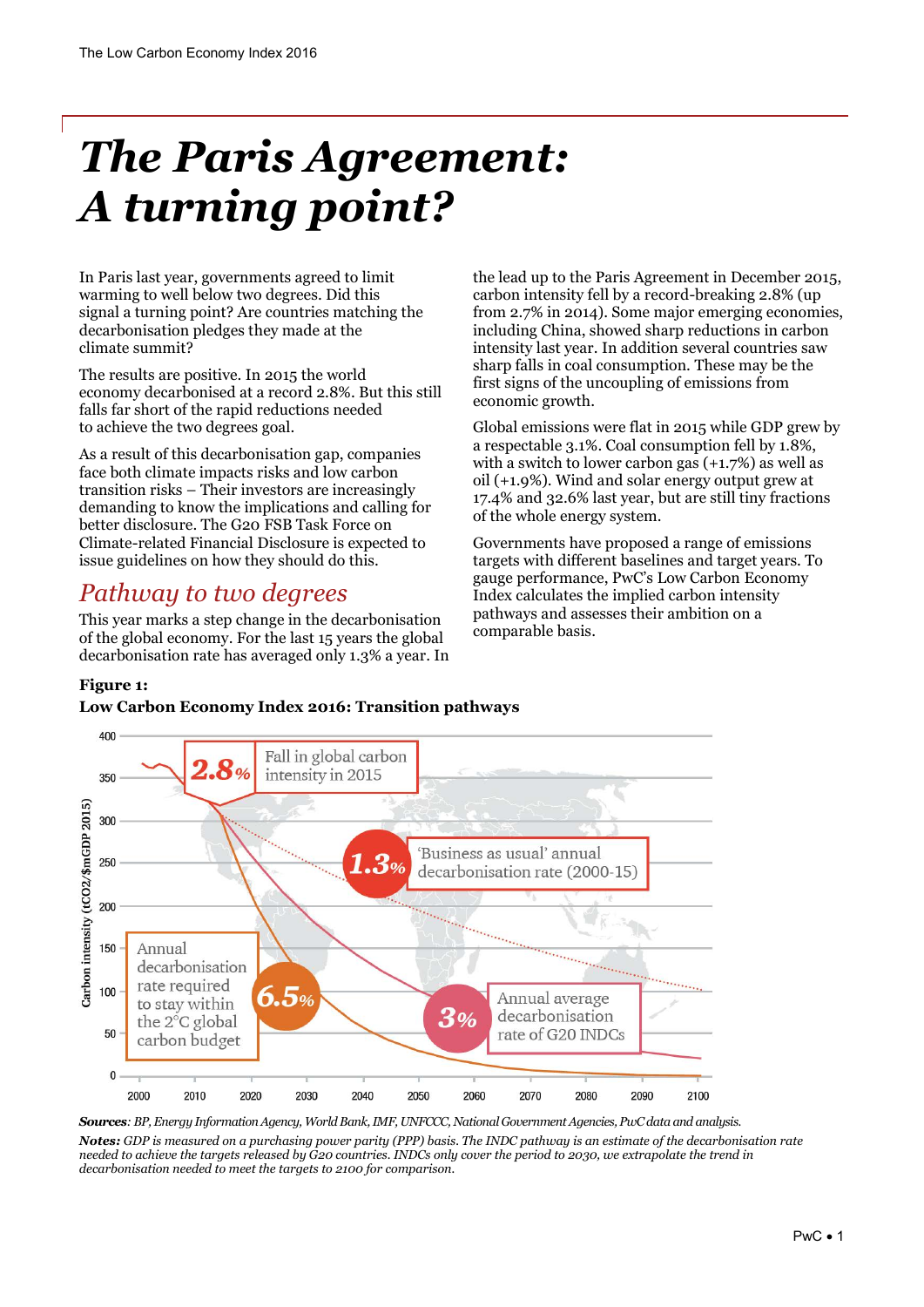Overall, the INDC pledges aim for a global average decarbonisation rate of nearly 3% per year – More than double the business as usual rate of 1.3% (2000-14). This suggests a step change in government policies to reduce emissions and support clean infrastructure investment. But this INDC pathway is more closely aligned with the IPCC's three degrees scenario.

Despite the relatively rapid decarbonisation in 2015, countries still fall short of what's needed. Based on expected GDP growth of approximately 3% each year



the 'business as usual'annual decarbonisation rate and the remaining two degrees carbon budget, on average, countries will need to reduce their carbon intensity by 6.5% every year from now to 2100.

Countries are expected to address this ambition gap during the global stocktake and INDC review process over the next few years. Governments will need to engage with business to clearly make the link between their ambitious emissions targets, their policies – Both sector specific and economy-wide – and investment in low carbon infrastructure and products.





### the annual average decarbonisation rate needed

... to achieve COP21 targets



### $6.5$ % the annual decarbonisation rate required

... to stay within the 2 degrees carbon budget



#### the year the carbon budget will run out

... if we remain at 'business as usual' rates

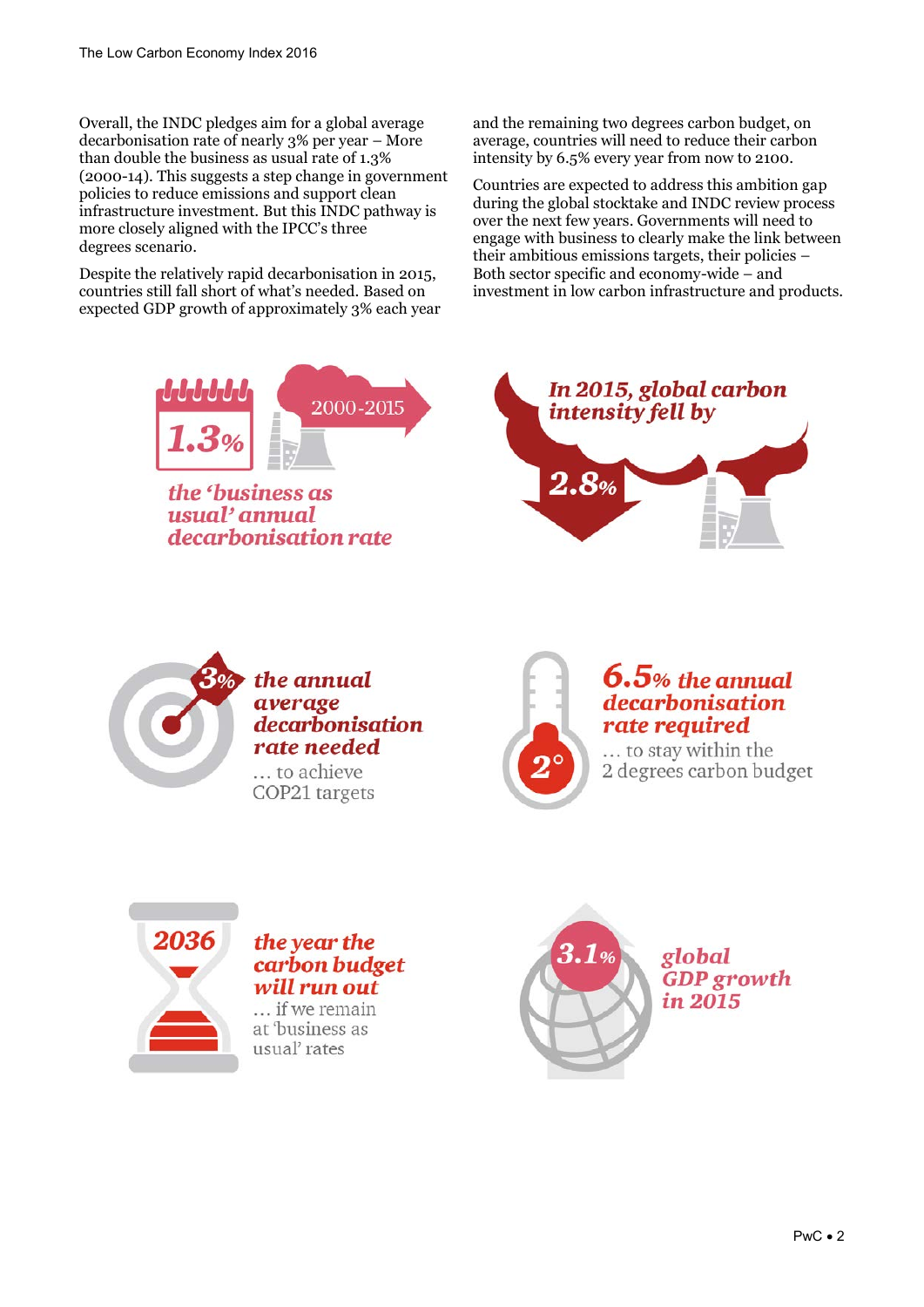# *The Index*

**Table 1:** 

<span id="page-4-0"></span>T

Our Low Carbon Economy Index shows how fast the G20 countries decarbonised their economies last year, relative to their INDC targets.

The good news this year is that three of the world's six largest economies (US, China and the UK) are at the top of the league table.

| Low Carbon Economy Index – country summary |                                                    |                                                                             |                                                                     |                                                              |                                                 |                                                                |  |
|--------------------------------------------|----------------------------------------------------|-----------------------------------------------------------------------------|---------------------------------------------------------------------|--------------------------------------------------------------|-------------------------------------------------|----------------------------------------------------------------|--|
| <b>Country</b>                             | <b>Change in</b><br>carbon<br>intensity<br>2014-15 | <b>INDC target</b><br>annual change<br>in carbon<br>intensity 2015-<br>2030 | <b>Annual average</b><br>change in<br>carbon intensity<br>2000-2015 | <b>Change in</b><br>energy related<br>emissions<br>2014-2015 | <b>Real GDP</b><br>growth<br>(PPP)<br>2014-2015 | <b>Carbon</b><br>intensity<br>$(tCO2/\$m)$<br><b>GDP) 2015</b> |  |
| World                                      | $-2.8%$                                            | $-2.8%$                                                                     | $-1.3%$                                                             | 0.2%                                                         | 3.1%                                            | 295                                                            |  |
| G7                                         | $-3.6%$                                            | $-3.4%$                                                                     | $-2.1%$                                                             | $-1.9%$                                                      | 1.8%                                            | 252                                                            |  |
| E7                                         | $-4.0%$                                            | $-2.5%$                                                                     | $-1.3%$                                                             | 0.5%                                                         | 4.6%                                            | 363                                                            |  |
| China                                      | $-6.4%$                                            | $-3.5%$                                                                     | $-2.4%$                                                             | 0.04%                                                        | 6.9%                                            | 475                                                            |  |
| <b>UK</b>                                  | $-6.0%$                                            | $-3.1%$                                                                     | $-3.5%$                                                             | $-3.8%$                                                      | 2.3%                                            | 157                                                            |  |
| <b>US</b>                                  | $-4.7%$                                            | $-4.3%$                                                                     | $-2.4%$                                                             | $-2.4%$                                                      | 2.4%                                            | 301                                                            |  |
| <b>South Africa</b>                        | $-4.5%$                                            | $-4.5%$                                                                     | $-1.7%$                                                             | $-3.2%$                                                      | 1.3%                                            | 583                                                            |  |
| <b>Mexico</b>                              | $-4.4%$                                            | $-3.9%$                                                                     | $-0.6%$                                                             | $-2.0%$                                                      | 2.5%                                            | 206                                                            |  |
| Canada                                     | $-4.2%$                                            | $-3.9%$                                                                     | $-1.9%$                                                             | $-3.1%$                                                      | 1.1%                                            | 351                                                            |  |
| Japan                                      | $-2.7%$                                            | $-3.0%$                                                                     | $-0.9%$                                                             | $-2.3%$                                                      | 0.5%                                            | 257                                                            |  |
| <b>Turkey</b>                              | $-2.6%$                                            | 0.7%                                                                        | $-0.9%$                                                             | 1.3%                                                         | 4.0%                                            | 211                                                            |  |
| India                                      | $-2.0%$                                            | $-1.9%$                                                                     | $-1.5%$                                                             | 5.4%                                                         | 7.6%                                            | 276                                                            |  |
| Korea                                      | $-1.4%$                                            | $-4.3%$                                                                     | $-1.3%$                                                             | 1.1%                                                         | 2.6%                                            | 419                                                            |  |
| Germany                                    | $-1.1%$                                            | $-3.1%$                                                                     | $-1.9%$                                                             | 0.5%                                                         | 1.7%                                            | 195                                                            |  |
| <b>EU</b>                                  | $-0.7%$                                            | $-3.1%$                                                                     | $-2.3%$                                                             | 1.2%                                                         | 1.9%                                            | 180                                                            |  |
| <b>Australia</b>                           | $-0.5%$                                            | $-4.5%$                                                                     | $-2.1%$                                                             | 1.8%                                                         | 2.3%                                            | 347                                                            |  |
| <b>France</b>                              | $-0.2%$                                            | $-3.1%$                                                                     | $-2.6%$                                                             | 0.9%                                                         | 1.2%                                            | 121                                                            |  |
| <b>Russia</b>                              | 0.0%                                               | 0.8%                                                                        | $-3.2%$                                                             | $-3.7%$                                                      | $-3.7%$                                         | 418                                                            |  |
| Argentina                                  | 0.0%                                               | $-2.2%$                                                                     | $-0.8%$                                                             | 1.4%                                                         | 1.3%                                            | 190                                                            |  |
| Indonesia                                  | 0.6%                                               | $-5.9%$                                                                     | 0.0%                                                                | 5.4%                                                         | 4.8%                                            | 208                                                            |  |
| <b>Brazil</b>                              | 0.8%                                               | $-3.9%$                                                                     | 0.2%                                                                | $-3.0%$                                                      | $-3.8%$                                         | 157                                                            |  |
| Saudi Arabia                               | 1.1%                                               | $-0.3%$                                                                     | 0.5%                                                                | 4.6%                                                         | 3.5%                                            | 411                                                            |  |
| <b>Italy</b>                               | 4.7%                                               | $-3.1%$                                                                     | $-1.8%$                                                             | 5.5%                                                         | 0.8%                                            | 153                                                            |  |
|                                            |                                                    |                                                                             |                                                                     |                                                              |                                                 |                                                                |  |

*Sources: BP, Energy Information Agency, World Bank, IMF, UNFCCC, National Government Agencies,* 

*PwC data and analysis.*

**Key: Top 5 Bottom 5**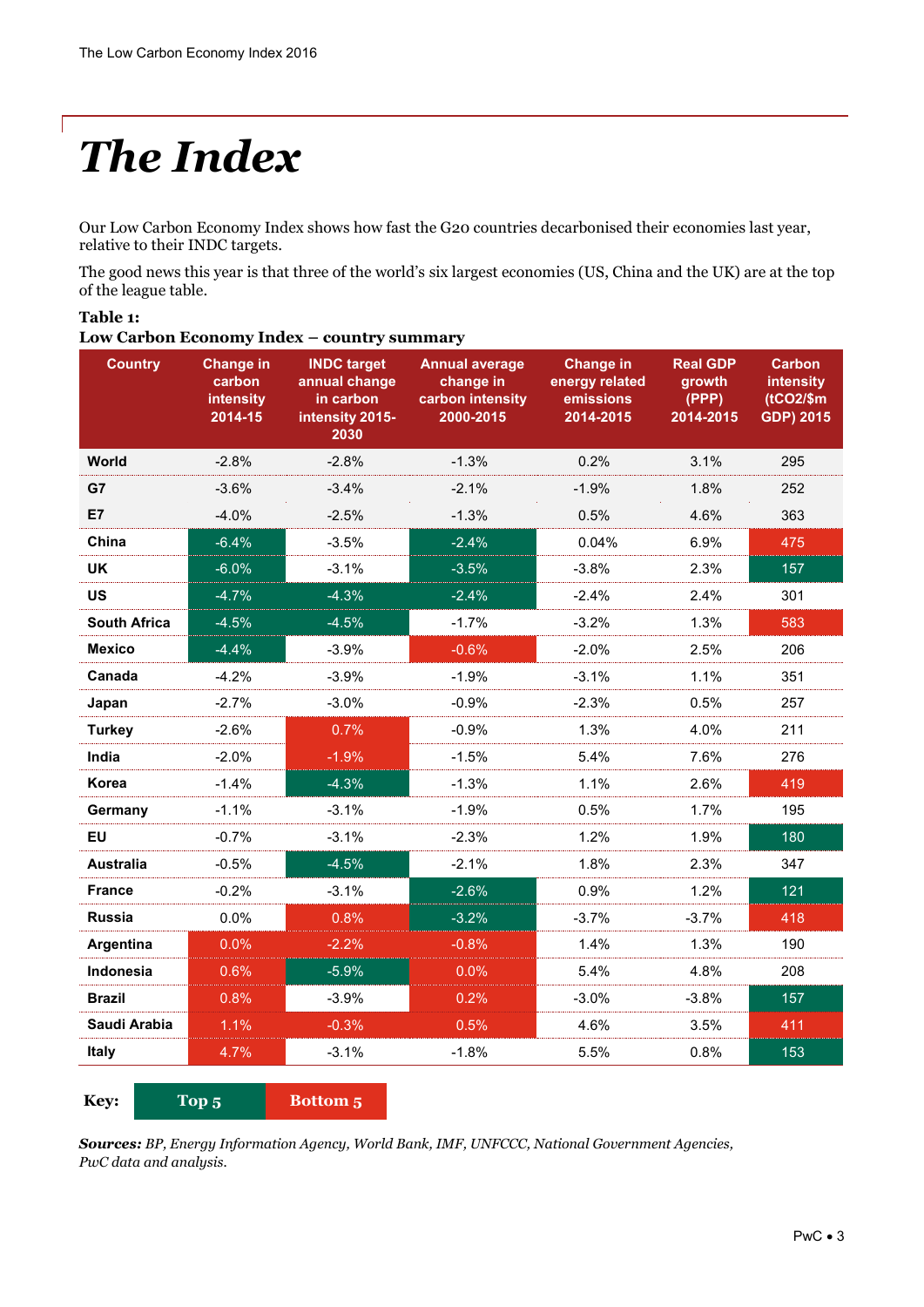Figures 2 and 3 show the historic and projected changes in carbon intensity of major economies if they achieve their INDCs. The global average carbon intensity from 2005 to 2015 is included in green for comparison, followed by the two degrees global average reduction pathway. This provides a reference point for the historic performance and future ambition of countries. Table 2 shows the targets submitted by each of the G20 countries.

**Figure 2:** 

#### **Developed economies progress and targets**

Most G20 countries' targets will require a step change in effort to reduce their carbon intensity. However, only the EU, US and Japan are projected to be near the average intensity required by 2030 to limit warming to two degrees.



#### **Figure 3:**

#### **Emerging economies progress and targets**

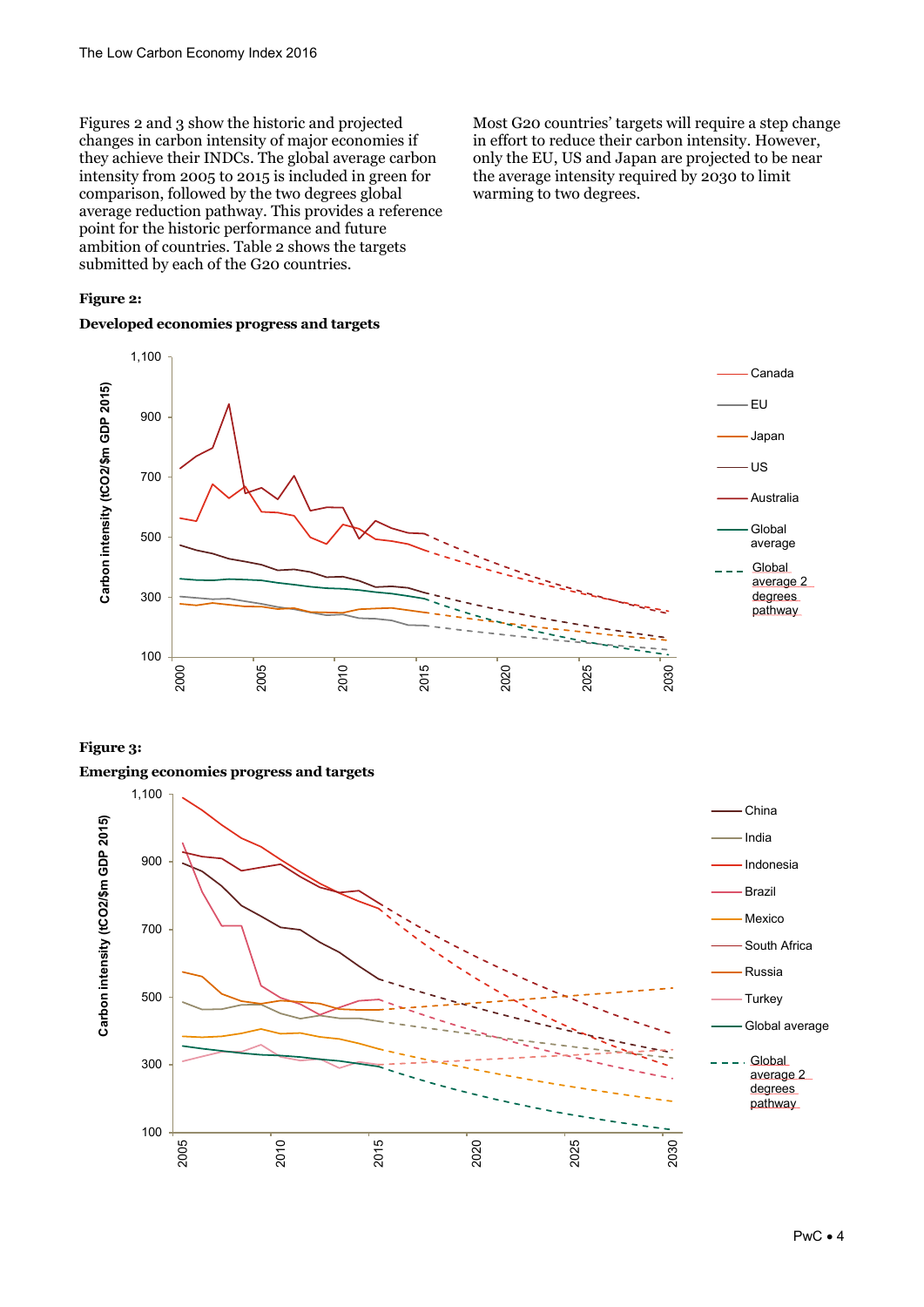#### **Table 2: INDC targets for G20 countries**

| <b>Country</b>      | <b>Target description</b>                                                                     |
|---------------------|-----------------------------------------------------------------------------------------------|
| <b>South Africa</b> | Emissions in a range between 398 and 614 MtCO2e by 2025-30                                    |
| <b>Mexico</b>       | 22% reduction against baseline scenario by 2030                                               |
| Korea               | 37% reduction against baseline scenario by 2030                                               |
| Canada              | 30% reduction against 2005 absolute emissions by 2030                                         |
| Japan               | 26% reduction against 2013 absolute emissions by 2030                                         |
| Australia           | 26% to 28% reduction against 2005 absolute emissions by 2030                                  |
| <b>US</b>           | 26% to 28% reduction against 2005 absolute emissions by 2025                                  |
| India               | 33% to 35% reduction against 2005 carbon intensity by 2030                                    |
| China               | 60% to 65% reduction against 2005 carbon intensity by 2030                                    |
| EU                  | 40% reduction against 1990 absolute emissions by 2030                                         |
| <b>Brazil</b>       | 37% reduction against 2005 absolute emissions by 2025 and indicative 43% against 2005 by 2030 |
| <b>Russia</b>       | 25% to 30% reduction against 1990 absolute emissions by 2030                                  |
| Indonesia           | 41% reduction against business as usual emissions by 2030                                     |
| <b>Turkey</b>       | 21% reduction against business as usual scenario by 2030                                      |
| Saudi Arabia        | 130 MtCO2e reduction on annual dynamic baseline by 2030                                       |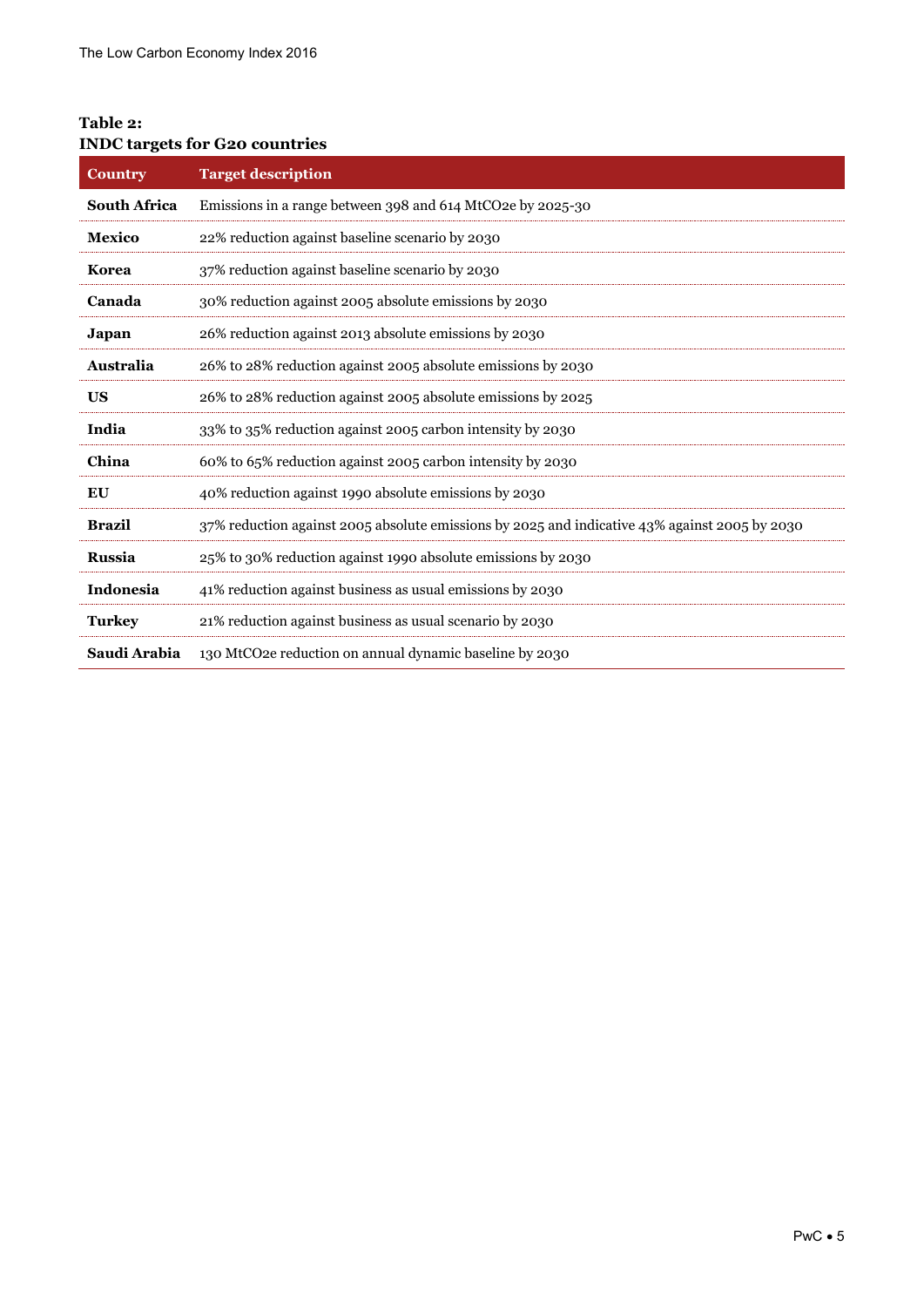## <span id="page-7-0"></span>*Has coal consumption peaked in China?*

China's position at the top of the Index is the result of falling coal use and the changing nature of its economic development, with rapid growth in services. China consumes half the global coal output, so changes that affect consumption in China have global significance for the coal market and emissions. In 2015, coal consumption in China fell by 1.5%1 or 29 Mtoe (million tonnes of oil equivalent), which compares with total UK consumption of 23Mtoe last year. This fall has been the most significant factor in levelling China's emissions and is partly the result of policies to improve air quality and power plant efficiency. And although it is a small part of China's economy, solar power grew by 70% in 2015.

As China looks to rebalance its economy, the service sectors have experienced significant growth, with average annual services exports growth of 14.3% since 2010. Financial Services dominated this growth, as the financial intermediation industry's share of Chinese GDP grew by 1.5 times over 5 years (from 6.2% in 2010 to 9.2% in H1 2016).



#### **Figure 4: China's Energy Mix 2000-15**

-



*<sup>1</sup> China's own official figures suggest that coal consumption fell by 3.7% from 2014 to 2015. http://www.stats.gov.cn/english/PressRelease/201602/t20160229\_1324019.html*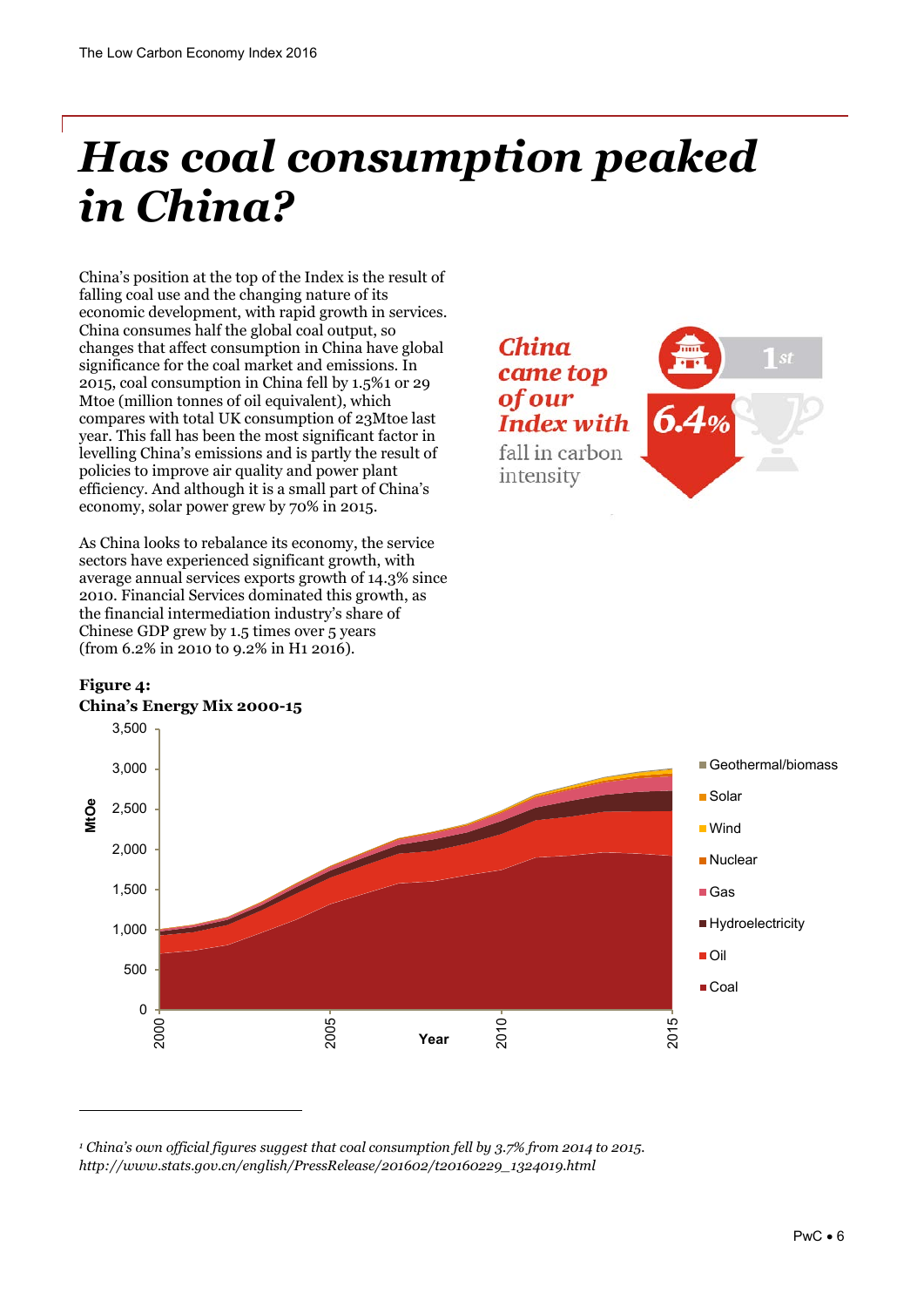## <span id="page-8-0"></span>*The UK maintains position as climate leader*

For the second year running, UK's consumption of coal has fallen by over 20% and has maintained its position as a leader in our Index.

This is largely the result of the EU's Large Combustion Plant directive and a UK policy to close all coal-fired power plants by 2025. Coal now makes up around 12.2% of the UK energy mix. This trend is accompanied by a 31% increase in renewables generation, which has now reached 9.1% of the energy mix. Only two years ago coal's share of the energy mix was more than three times that of renewables.

While changes in coal and renewables have played significant roles in the reductions in carbon intensity, changes in the UK economy have also been important. The service sector has been the primary driver of the UK economic recovery since the recession in 2008. Services now accounts for 80% of total UK jobs and is expected to continue growing. Manufacturing on the other hand has suffered, with outputs falling in 2015 after being relatively flat since early 2011.

The decarbonisation of the UK's economy looks set to continue. Recent government announcements include the adoption of the fifth carbon budget, the approval of the Hinkley C nuclear power project and confirmation of the government's intent to ratify the Paris Agreement. But there are questions about the status of the EU Emissions Trading System and whether climate action will feature in the Government's Brexit negotiations with the EU.



#### **Figure 5:**



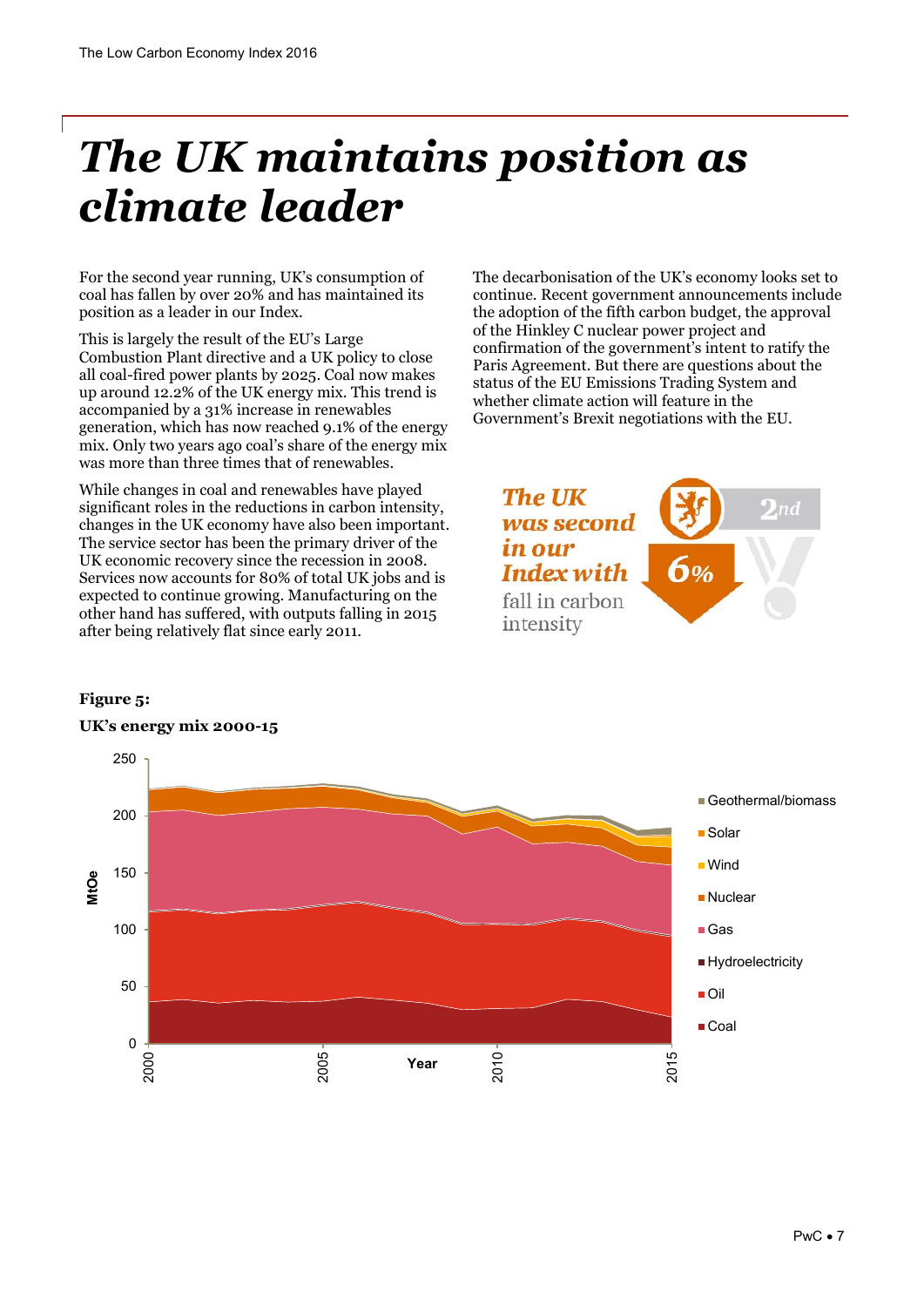## <span id="page-9-0"></span>*Responding to climate risks is a strategic, business priority*

Our Low Carbon Economy Index shows the rapid transition that is needed to get to the INDC targets and ultimately to two degrees. This transition presents high probability, high impact risks to the financial performance of companies as well as to the returns expected by their investors and lenders.

Such companies, including financial institutions such as banks, insurers and asset managers/owners, are increasingly expected to identify, understand, manage and report on a range of climate risks and opportunities that will drive the transition to a lowcarbon, climate resilient economy. This should allow their stakeholders to better understand and price in these risks and the issue is now firmly on the agenda of financial regulators.

In his speech at Lloyds of London last year, Mark Carney, Governor of the Bank of England and Chair of the Financial Stability Board (FSB), identified climate change as one of the most material threats to financial stability. As a result the FSB set up a Task Force on Climate-related Financial Disclosure (TCFD) at the climate summit in Paris. This Task Force will provide guidelines for financial disclosure on climate risks, including by financial institutions by the end of 2016. The Task Force is focused on the disclosure of financial impacts arising from climate change, and looks to move reporting beyond carbon footprinting alone. Currently few companies or financial institutions are comprehensively able to disclose the financial impacts of climate change to their business.

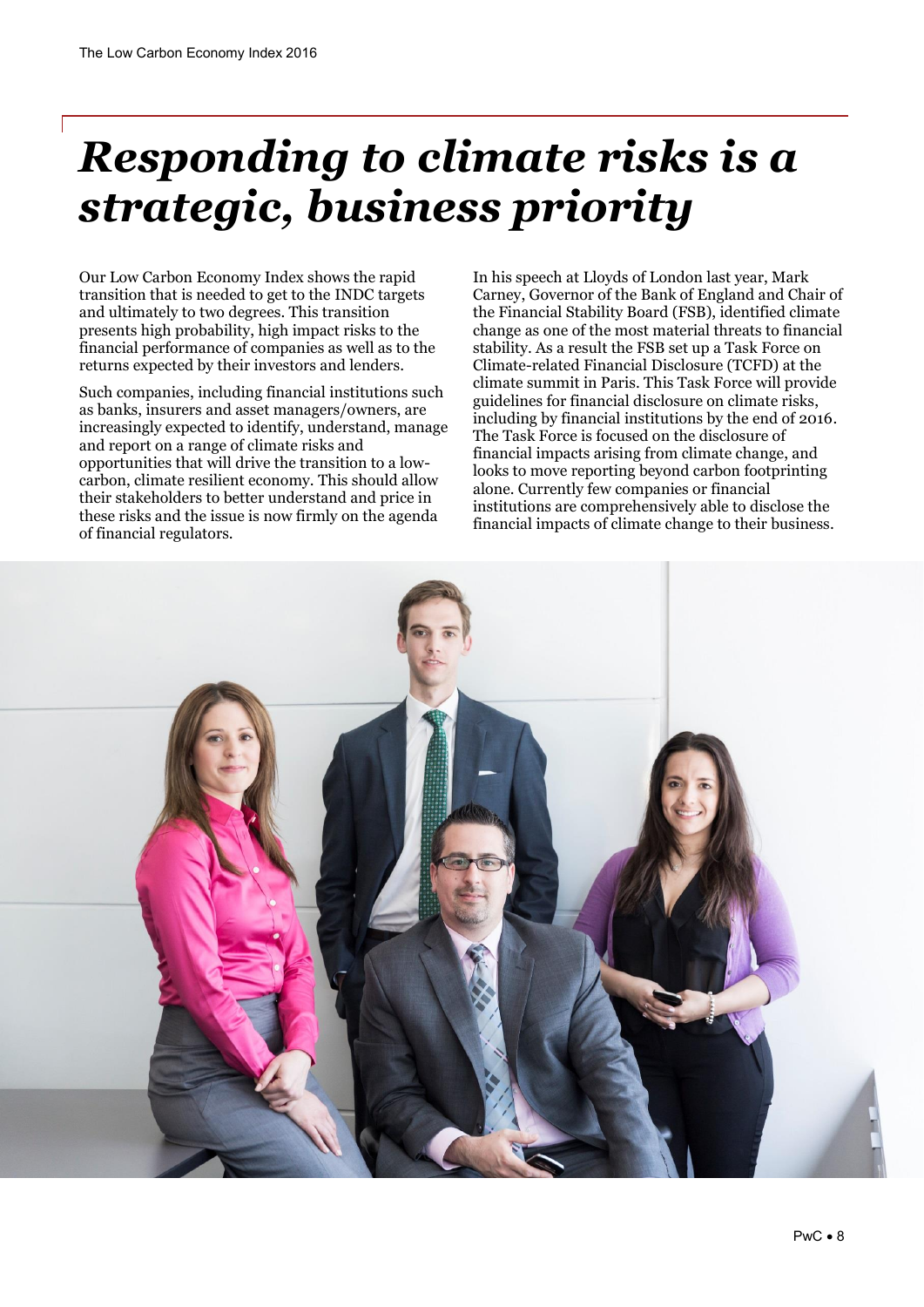# <span id="page-10-0"></span>*Methodology*

### *Our approach*

#### *The low carbon economy index*

The purpose of our model is to calculate carbon intensity (tCO2/\$m GDP) for different countries and the world, and the rate of carbon intensity change needed in the future to limit warming to two degrees by 2100.

The countries the study focuses on are individual G20 economies, as well as world totals. The G20 is also portioned into 3 blocks: G7 economies (US, Japan, Germany, UK, France, Italy, Canada), E7 economies which covers the BRICs (Brazil, Russia, India and China), and Indonesia, Mexico and Turkey and other G20 (Australia, Korea, EU, South Africa, Saudi Arabia, Argentina).

For GDP data, the study draws on World Bank historic data. For long-term GDP projections the study draws on the latest version of PwC's 'World in 2050' model, which is based on a long-term GDP data are taken from the World Bank. Long-term GDP projections are drawn from the latest versions of PwC's 'World in 2050'. This was last published in February 2015 and details and a methodology summary can be found here: http://www.pwc.com/world2050.

For emissions, the study considers energy-related carbon emissions drawn from the BP Statistical Review (2016). For biofuels we adjust BP Statistical Review (2016) data from production to consumption using US Energy Information Administration data.

We use Intergovernmental Panel on Climate Change data for the energy related emissions associated with limiting warming to two degrees by 2100.

#### *The national targets*

Our analysis of the national targets in this report considers the full national greenhouse gas inventory. So this analysis includes emissions from industrial process, fugitives (leaks from pipes), land use change and forestry. This is because some countries' targets focus on actions to reduce emissions in those sectors (which are outside our normal energy-based LCEI model). So although the emissions intensity numbers are not directly comparable with those in Table 1 of this report the rate of change implied by these INDCs is representative of what's required in Figure 1.

INDC targets were taken from the UNFCCC portal.

Where available national greenhouse gas inventory data was taken from the UNFCCC for 1990 to 2012. This was supplemented with national government department data where gaps existed in UNFCC data. Where there were still missing years we used the rate of change in energy related emissions from the BP Statistical Review (2016) and applied this to the UNFCCC or national government department data.

Where INDCs mention emissions from Land Use, Land Use Change and Forestry (LULUCF) we assume a net-net approach has been used. If LULUCF is not mentioned in INDCs we assumed it is not included in the target.